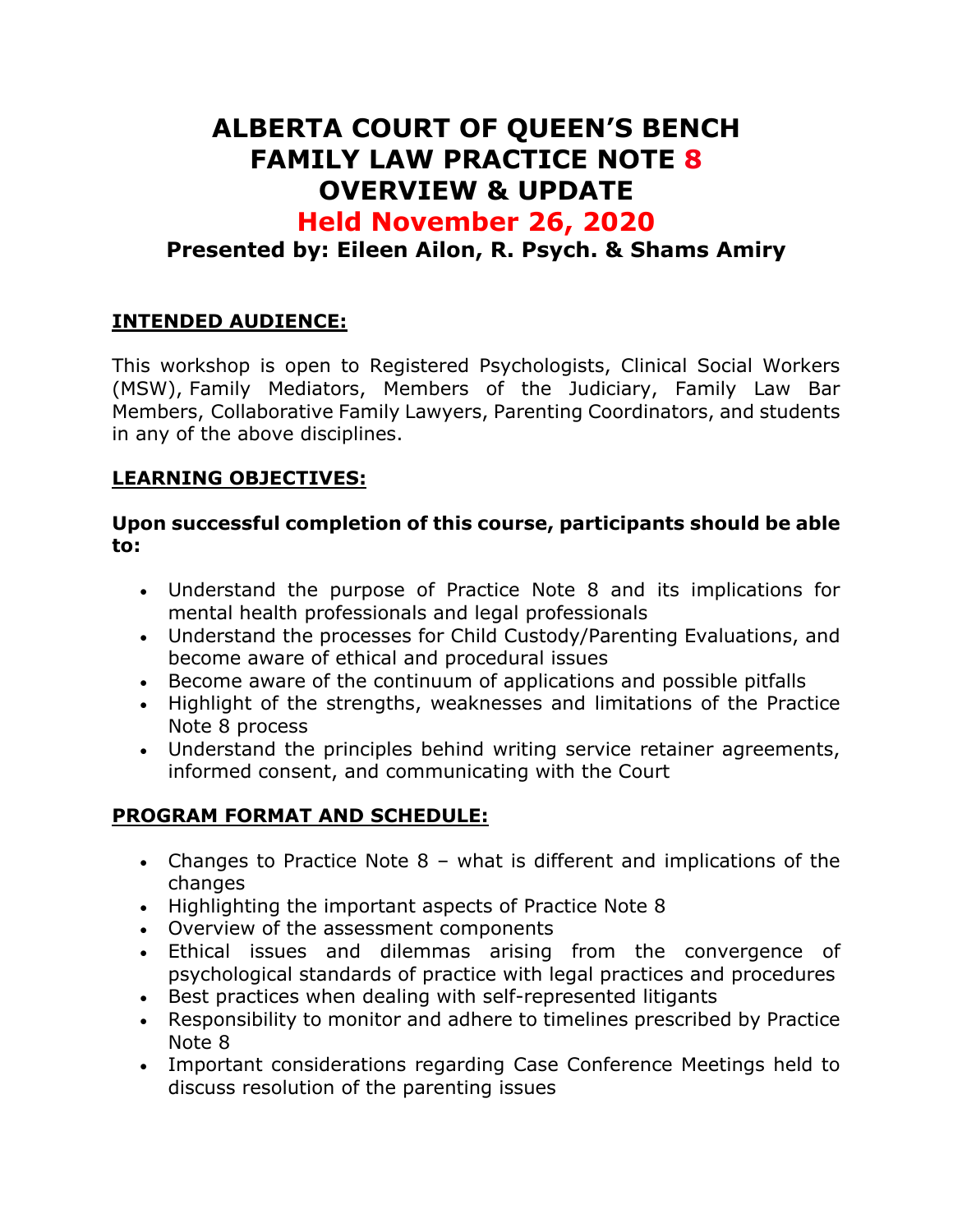- Risk-management issues: service retainer agreements, informed consent, and communicating with the Court
- Views from a Justice of the Court of Queen's Bench with considerations for mental-health professionals and lawyers



#### **PRESENTER: Dr. Eileen Ailon, Psych. Bio**

Eileen Ailon, R. Psych, is an experienced psychologist in the area of working both with individuals and families. She is trained in Assessment of Learning and Development, Assessment of Parenting, as well as in Mediation and Arbitration, primarily with respect to Parenting Coordination. Initially working as a psychologist in a Pediatric Hospital and with School

boards, she developed a passion for and expertise in various types of psychological and psychological/educational assessment, as well as in personality assessment, including those cases that involve the assessment of the impact of trauma. Additionally, she studies the efficacy of various treatment formats to meet the needs of diverse clients.

For several decades, Eileen Ailon has been a Court appointed Assessor and has also been appointed to engage in Interventions to assist children and families who face challenging family experiences arising out of transitions such as divorce, and separation. She has been called as the Court's Expert Witness on cases of Child Custody and Parenting as well as Sexual Abuse of Children. She focuses her efforts and skills on the reduction of conflict and the promotion of better outcomes for children and hopefully their families.

Eileen Ailon has presented and given workshops to mental health professionals, lawyers and judges on issues such as : Best Practices for Interviewing Children, Reunification Interventions with Children and Parents, Alienation of Children from Parents, as well as Assessment, Interventions available and appropriate for families and children moving through conflict within families.

She has been an active member of the Psychologists Association of Alberta, the College of Alberta Psychologists, Alberta Family Mediation Society, and the Association of Family and Conciliation Courts, holding administrative offices and participating on a number of committees.